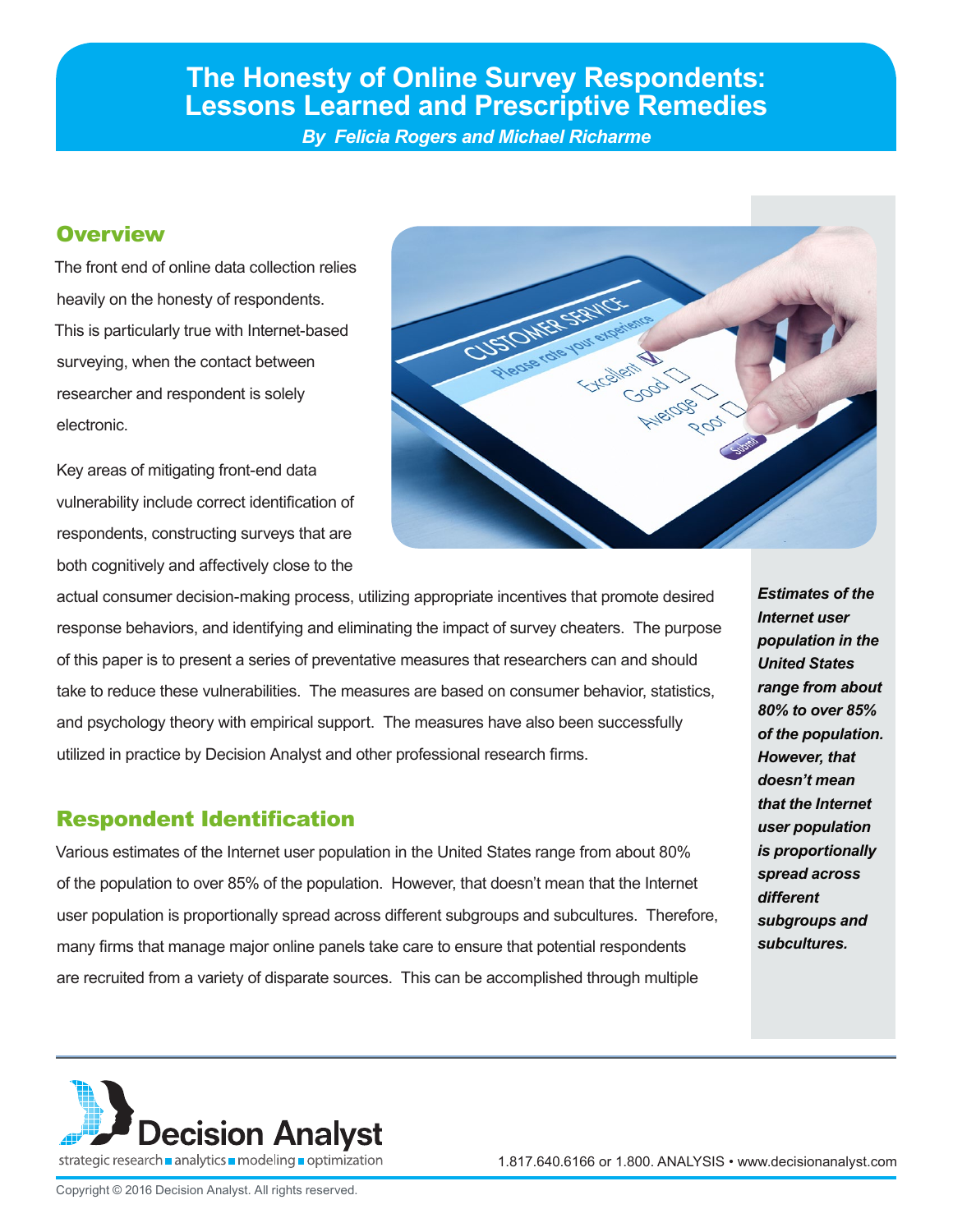

means, including website links and banners, website sponsorships, email advertising and newsletters, press releases over traditional media, personal letters, searchengine listings, and other similar means.

The use of a double opt-in protocol for online research panels has become a de facto standard employed by reputable firms. Detailed information is gathered about the respondent during the registration process, and respondents are carefully selected for specific survey opportunities based on their profiles. Potential survey participants are selected from these panels and are emailed invitations to participate in surveys.

To make sure that survey invitations reach respondents, Decision Analyst has gone through an extensive whitelisting procedure with Habeas, one of several firms that certifies safe lists and monitors the practices of legitimate email senders. The white-list certification code is embedded in email headers, which signals to over 800 large ISPs that the emails are legitimate and should not be caught in spam filters. This protects both the emailer and the recipient.

However, many large panel management firms are engaging in a research "arms race," in which the size of one's panel is purported to be directly related to the quality of one's panel. Some firms have, at times, purchased email address lists, which are then utilized to artificially boost the reported member counts of their panels. Clearly, this logic doesn't stand the scrutiny of reason and passes muster with only the most novice researcher. Panel providers should always disclose the need to supplement with additional sources if and when the need occurs. Virtually every panel provider faces the need to do this at least occasionally.

In addition, some firms fail to purge their panels of records with bad email addresses (or at least partition them off), even after they have been bounced by the Internet Service Provider (ISP) as no longer active. There are multiple reasons an email might "bounce." A soft bounce occurs when an email does not reach the intended recipient for a temporary reason, such as a full mailbox. In that case, the researcher should attempt to recontact the recipient up to three or four times over the course of some designated time period (typically a week or two). If the ISP generates a hard bounce code, that means the mailbox or the host server is no longer active, and the corresponding email address is invalid. In this case the record should be removed from the panel survey candidate list. The panel counts should be adjusted accordingly, so there is no risk of inflated expectations based on overstated panel counts.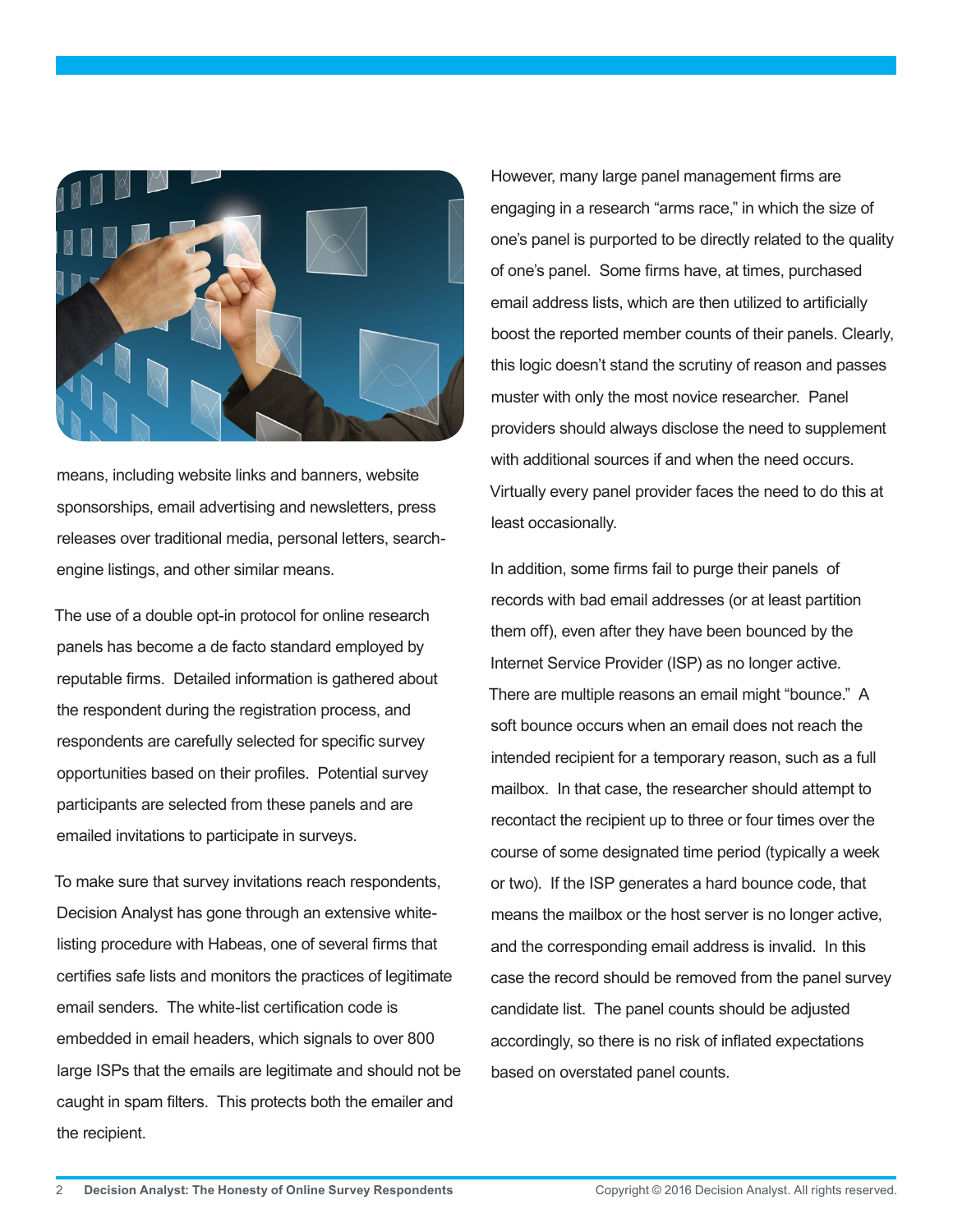A third condition also applies when an invitation email is successfully delivered, but the respondent does not respond to the invitation to take the survey. If a panelist is unresponsive to a certain number of consecutive invitations, that panelist should be removed from the database. Decision Analyst does this type of pruning on a continual basis, keeping the panel fresh and eliminating deadwood nonresponders.

With a clean database, the likelihood of higher response rates (and the corresponding reduction of concern about nonrespondent bias) is increased.

## Survey Construction

Paper surveys are simple, low cost, and allow the communication of pictures and diagrams. But they are inflexible and do not easily facilitate list rotations, skip patterns, or other technical aspects of bias elimination. Computerized telephone surveys are often more costly, but they allow us to use some of the aspects of research methodology that paper surveys don't. Rotations and quota management are simplified, and project duration is typically shortened. However, telephone surveys also have some inherent drawbacks, including the potential for interviewer-induced bias and the inability to test visual media.

When the Internet was first utilized for research in the mid-1990s, many researchers quickly realized that this technology had the ability to eliminate or greatly reduce many of the concerns that prior methodologies introduced. Many of the limitations of computerized telephone surveying and paper surveying, particularly those conducted through the mail, were removed.

But there is still one huge step to take in this area. Many Internet-based surveys are simply paper surveys converted to electronic form. This is particularly true of the plethora of "do-it-yourself" (DIY) programs available to the research industry today. The big problem with this approach is that it isn't the way in which consumers view and evaluate the world. These simple surveys don't mimic the consumer decision-making processes. At best, they capture surface impressions rather than deep insights. So what researchers get is an analog of the consumer's opinions and beliefs rather than usable information.

Over the past few years, several research firms have been moving in the direction of developing more realistic surveys that are more engaging to respondents, elicit more thoughtful and meaningful responses, and are much better proxies for the actual decision process. Take the shopper insights

*Over the past few years, several research firms have been moving in the direction of developing more realistic surveys that are more engaging to respondents, elicit more thoughtful and meaningful responses, and are much better proxies for the actual decision process.*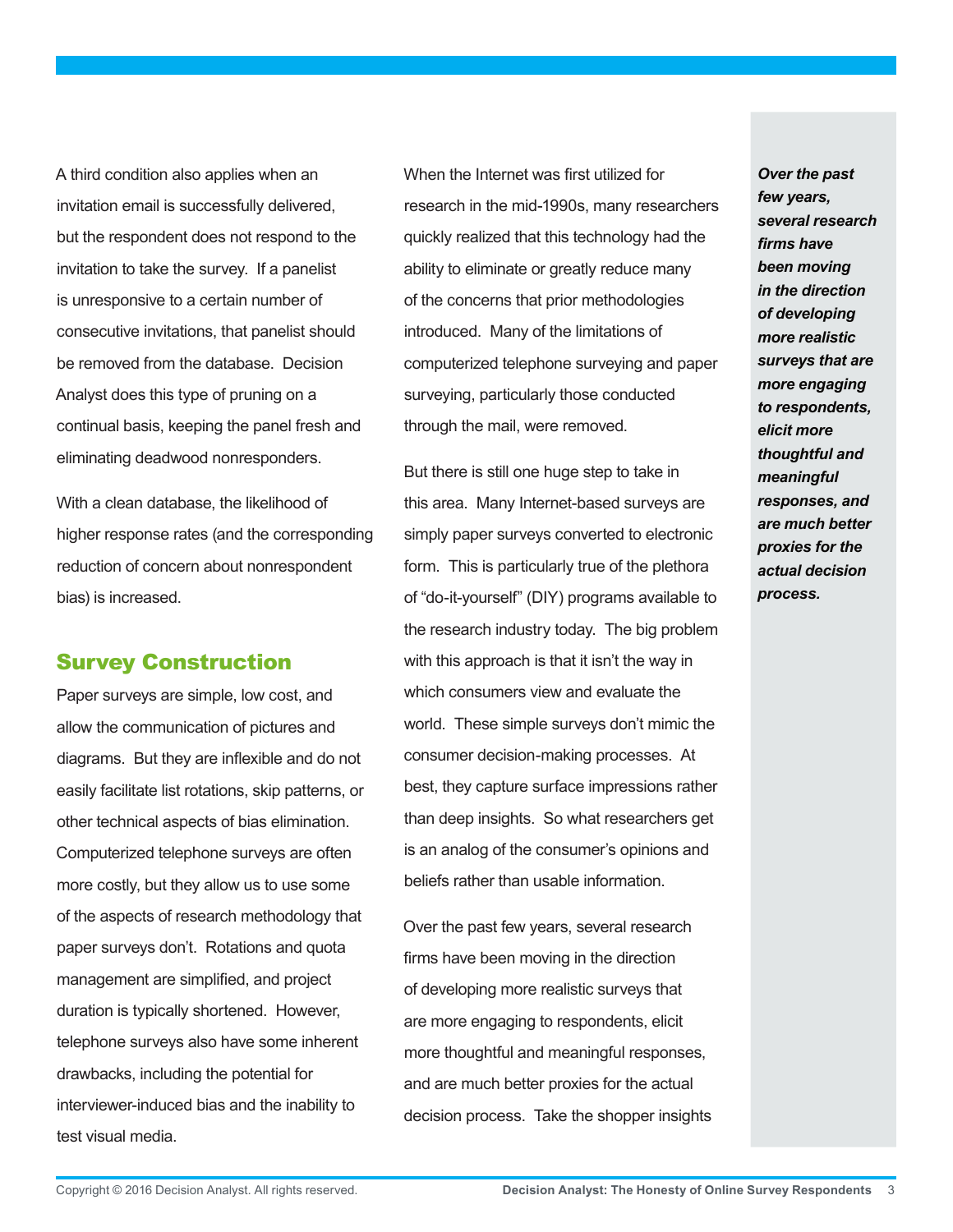arena, for example. Some newer techniques include the use of flash programs and 3D animation to provide simulation of a realistic purchasing environment, the use of multimedia stimuli, and the use of more interactive scales and response methods.

The Internet does facilitate this approach far better than any prior research methodology developed, perhaps with the exception of individual depth interviews. Some researchers will continue to utilize the DIY or outdated approaches and continue to wonder why their research isn't producing very reliable or meaningful results. Others, using the approach of integrating more realism into their research methodologies, will see more engaged respondents, more meaningful and insightful responses, and more actionable research results.

#### Respondent Incentives

One key to higher quality responses is establishing a mutually beneficial relationship with respondents. In a recent project American Consumer Opinion® respondents were asked why they completed surveys for Decision Analyst. Responses included a desire to contribute direction and provide input, an interest in seeing what might be introduced in the future, and a general need to share opinions with others. Financial incentives (getting paid for completing surveys) were in the middle of the motivation rankings. This was consistent with prior research conducted by Franke and Shah (2003).

High quality responses are the most important consideration. Incentives are a means of providing some token recognition and appreciation to respondents for the time and attention they provide in answering surveys.

There are a variety of means of recognition—some financial and some nonfinancial (e.g., customized websites with information, games, and other engaging items for specific groups of respondents). In addition to general rewards associated with being a member of a respondent panel, there are specific incentives associated with the completion of individual surveys. Different panel providers utilize different incentives, ranging from points accumulating toward specified prizes, to sweepstakes to cash.

Cash is king when it comes to respondent interest in incentives. A number of empirical studies (Cobanoglu, Eyerman, Kulka, and Zagorsky) have shown that cash incentives generate superior response rates and lower attrition rates. However, there are some arguments against cash. For one, it raises the cost of surveys. Although this is a valid argument that must be considered, it is inwardly-focused and should be weighed against the intangible value of a more engaged, more satisfied respondent.

Another argument against the use of cash incentives is that they will attract professional respondents, who are seeking to earn a supplemental income from completing surveys and whose qualifications and responses are suspect. One way to mitigate that concern is to limit the number of surveys an individual takes during a specific time period. The respondent should receive enough invitations to remain engaged with the panel, yet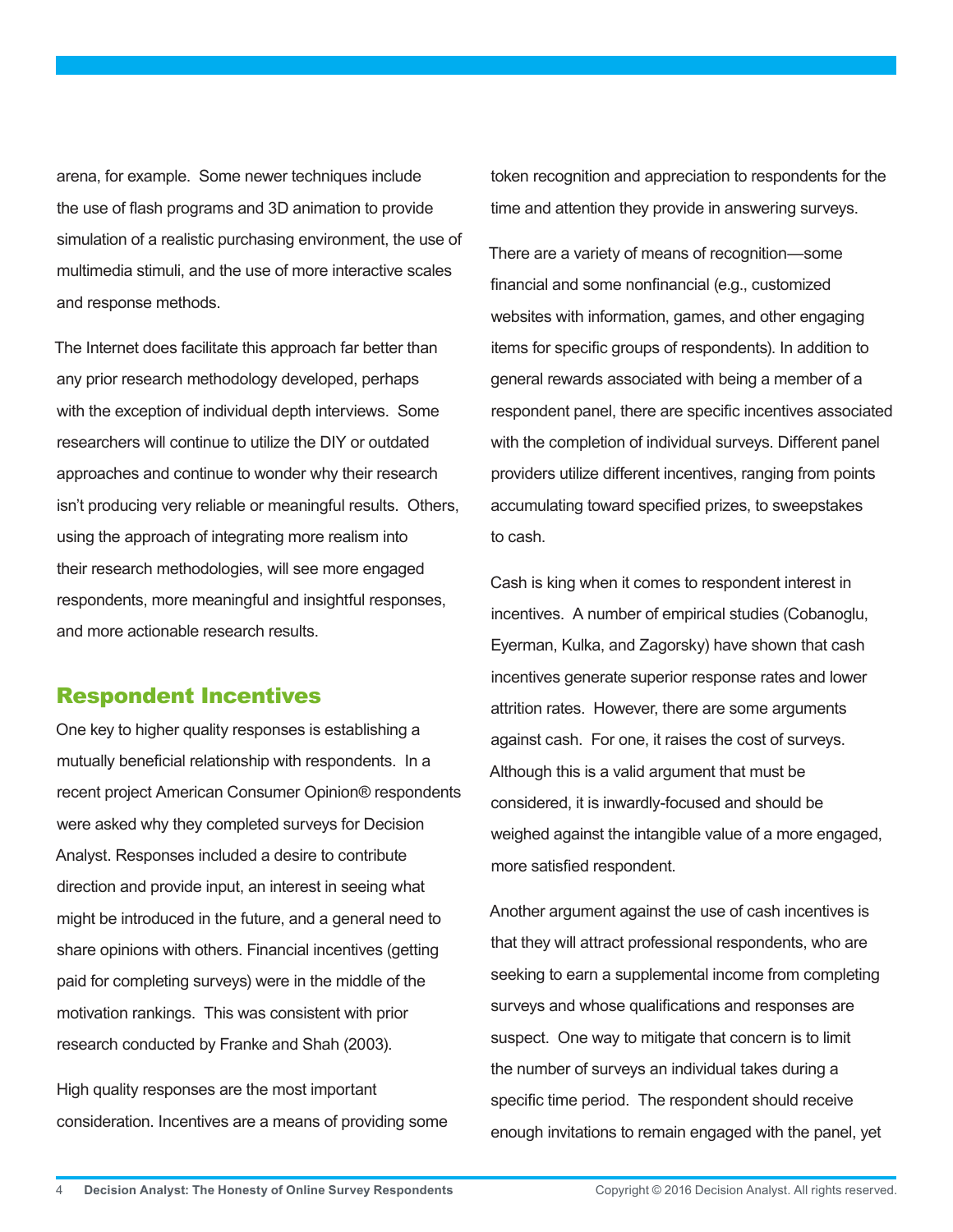not enough invitations that survey fatigue or supplemental income motivations enter the equation.

Decision Analyst places strict controls on respondent participation at the sampling stage. Our policies do not allow self-selection into surveys; respondents must be invited by us to participate. If the survey is a simple screener for qualifications, a respondent may re-enter the sample pool after four business days. If respondents complete a screener or survey, they are excluded from the sample pool for 15 days, and are also precluded from taking another survey on the same topic for six months. The typical respondent completes four or five surveys a year, which completely removes the supplemental income motivation concerns.

To ensure enough contact with respondents, Decision Analyst conducts its own research using panel members. Examples of this include things like the monthly Economic Tracker we conduct in the U.S. and several other countries around the globe, split-sample studies where different methodologies and approaches are being examined, and our quarterly panel screenings to identify lowincidence category users.

These activities allow us to connect with respondents who may not qualify for clientsponsored projects, or respondents who are overrepresented in the panel population, and keep them involved with the survey process. When a client-sponsored survey comes around, that engagement translates into a higher response rate and more thoughtful responses.

Finally, an often overlooked benefit of using cash incentives for survey completion is the final quality-assurance step it can provide. Decision Analyst physically mails incentive checks to panelists, so we need to know the legal name and mailing address of each panel member to complete the transaction. This adds an additional element to our fraudprevention efforts in managing our panels. Such a quality-assurance step would not be possible through other incentive methods.

## Mitigating Survey Cheaters

Even with all the controls and measures taken in recruiting and motivating respondents, cheaters can occasionally sneak through the various traps and provide responses that could mislead the researchers. In addition to the recruitment and panel management techniques discussed above, researchers should incorporate survey-specific practices to flag potential "cheater" data to determine whether or not the panelist's data should be removed. Identification of respondents who

*enough contact with respondents, Decision Analyst conducts its own research using panel members.* 

*To ensure*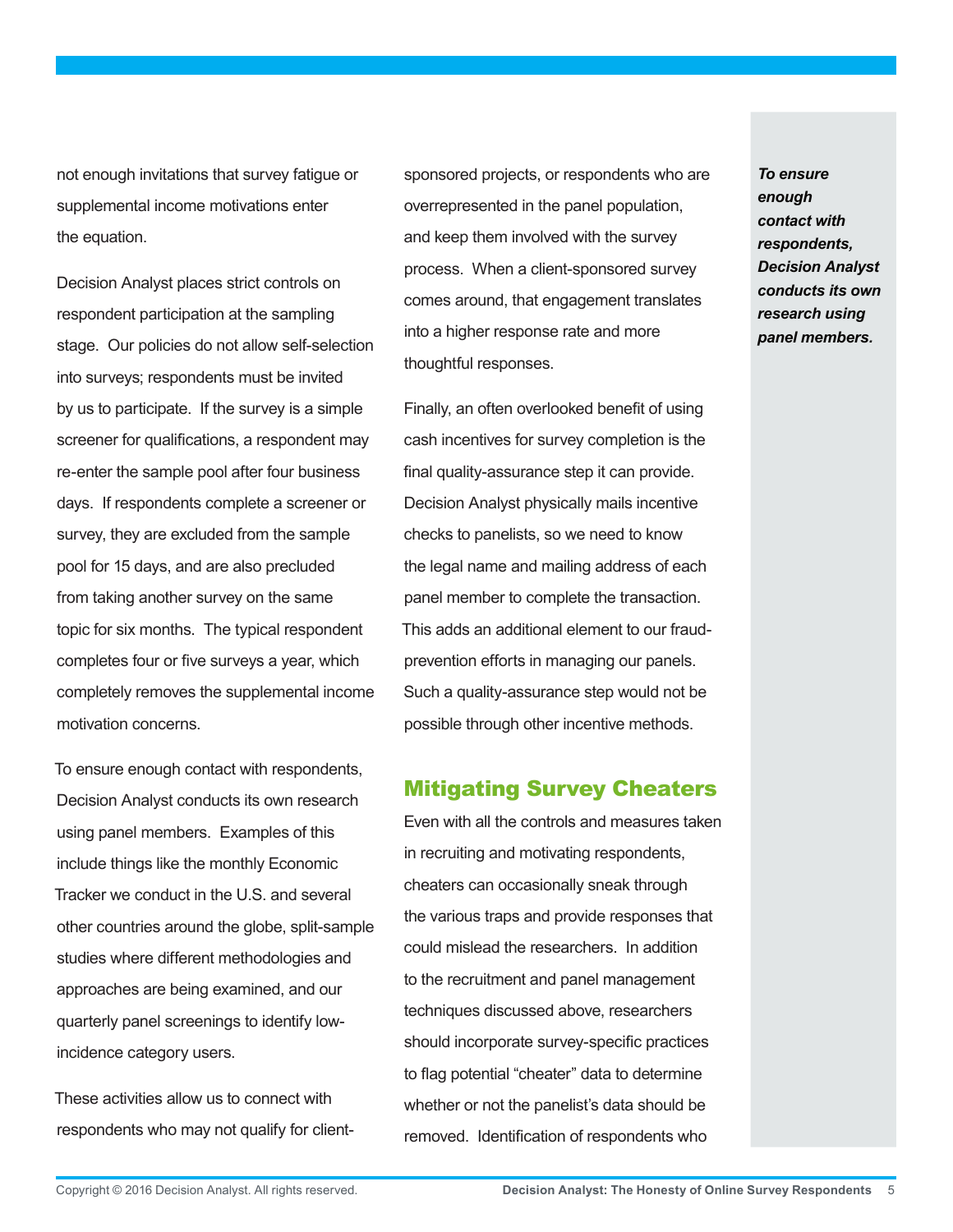exhibit cheating behaviors is also important for removal of those respondents from the panel to prevent them from participating in subsequent surveys.

There are a number of a priori and post hoc techniques that help keep cheaters out of surveys, and also help clean the data set for those who have managed to sneak into the survey. The a priori techniques generally take place prior to the invitation emails being released and, at Decision Analyst, include intensive efforts to identify bad registration data, such as invalid addresses, illogical education-occupation or age-education combinations, too many occupations, duplicate registrations, and patently false information provided during registration.

In addition trap questions are included within surveys to identify respondents who are not reading the questions before selecting responses or who are using automated response methods. Examples of trap questions include a simple direction to choose a specific response from a short list of items, such as asking the respondent to choose "Cat" from a short list of animals that includes the response "Cat." A variation widely used in many industries is to have the respondent type a specific word or two into a text box that replicates the stylized version of that word in the survey.

A more complex process, but one equally valuable and routinely carried out by Decision Analyst, is to examine open-ended responses for haphazard or illogical answers.

Research firms should also keep track of the survey completion length of time, and those respondents who "speed" through a survey should be flagged for data examination. If, for example, a survey should have a typical completion time of 15 minutes, any respondents who complete the survey in an extraordinarily fast manner should be scrutinized more closely. Firms who watch for speeders utilize a variety of methods to determine the boundaries for each project. A simple but effective technique is to look at all respondents who exceed four or five standard deviations from the mean completion time.

Another technique, more applicable with surveys that contain grids of attitudinal Likert-type or semantic differential scales, is to examine each response for patterns of answers. Simple straightlining or regular geometric patterns of responses should be flagged for further scrutiny. Often a well-constructed survey will have logic check questions in different sections to help identify whether the person was responding honestly or just speeding through the survey.

When a survey response is flagged for a possible cheater, the panel provider and data analysts must decide whether to keep or delete the data. Key things to consider include:

- **Length of time to complete (speeders).**
- Answer patterns (e.g., straightlining).
- Completeness/Appropriateness of open-ended responses.
- $\blacksquare$  Responses to cheater trap questions.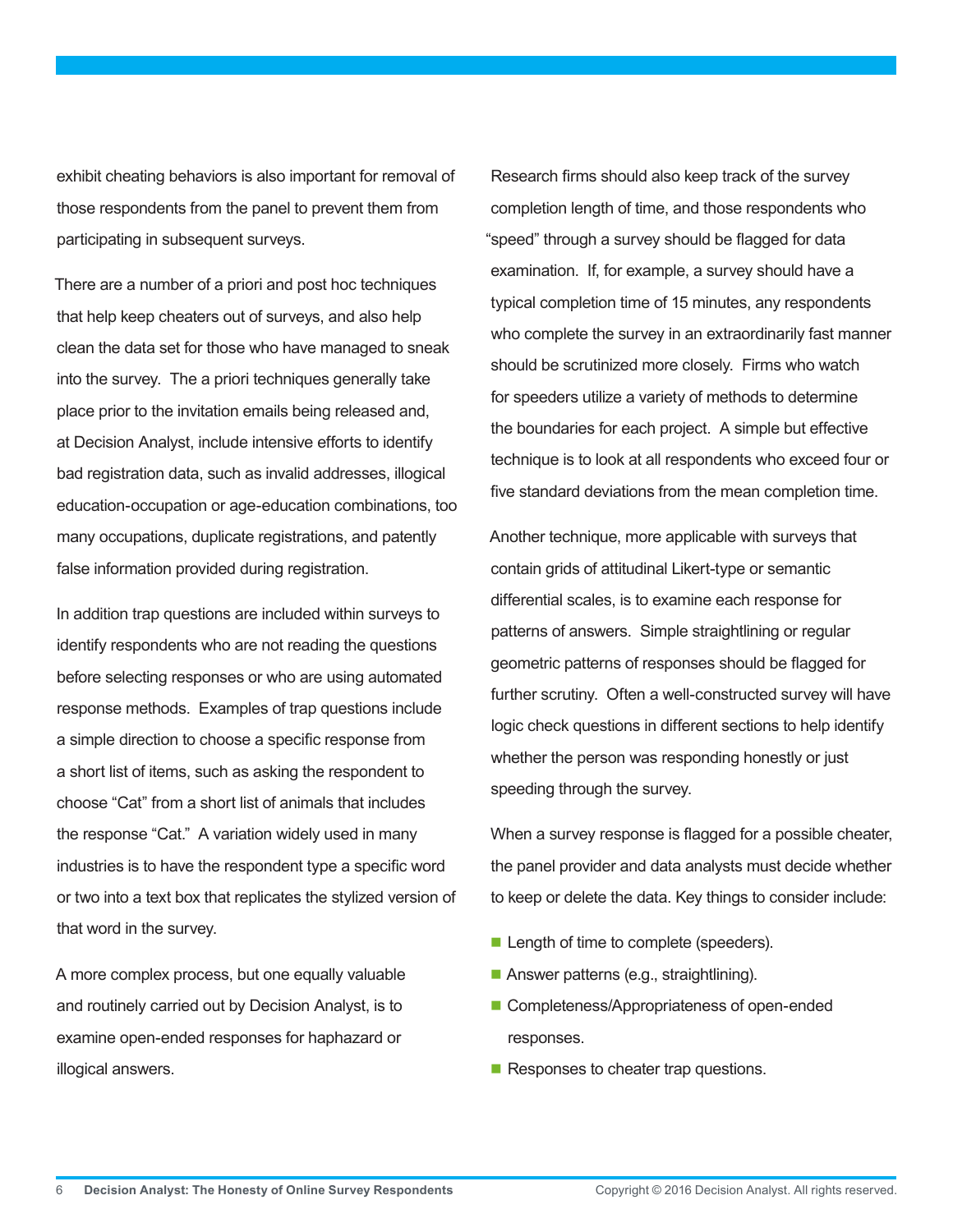If the conclusions from these examinations do not immediately lead the researchers to eliminate the record from the data set or the panel, an important step can be to remove the record(s) from the data set and look at a topline tabulation. This will help determine whether or not the record(s) make(s) a material difference to the overall survey results. If so, the survey should be removed from the data set. The panelist should be marked in the database as a cheater and removed from the panel for future surveys. If not, the respondent should be tagged as suspicious and any future surveys from that person should be examined for possible cheating behavior.

Repeated offenses generally confirm suspicions of cheating behavior and the respondent would then be removed permanently from the database. Having conducted Internet-based surveys since the mid-1990s, Decision Analyst has found that less than 1% of all respondents are considered cheaters.

As a general rule, Decision Analyst accepts a small number of completes beyond each project's overall quota. This allows us to eliminate respondents who are speeding through surveys or otherwise cheating,

without compromising the desired completed response sample size.

Decision Analyst maintains a database of cheaters, and any new registrants to the American Consumer Opinion® Online panel, or any of the B2B specialty panels owned and operated by Decision Analyst, are screened against this database to ensure that the identified cheaters are not allowed to rejoin.

## Conclusions and Recommendations

The issue of data quality is an ongoing one for professional market researchers, whether they are on the supplier side or client side of the business. Researchers are continually striving to improve methods and techniques to better understand the conscious and unconscious motivations and behaviors of consumers. The depth of our understanding is confounded by respondents who honestly don't know the answers to probing questions, leading us to the development of more sophisticated techniques to dig deeper into the mind of the consumer.

Dishonest respondents, who either utilize surveys as an outlet for destructive behaviors or who simply want "free money," can cause havoc with these sophisticated techniques if the dishonest respondents are not identified

*Researchers are continually striving to improve methods and techniques to better understand the conscious and unconscious motivations and behaviors of consumers.*